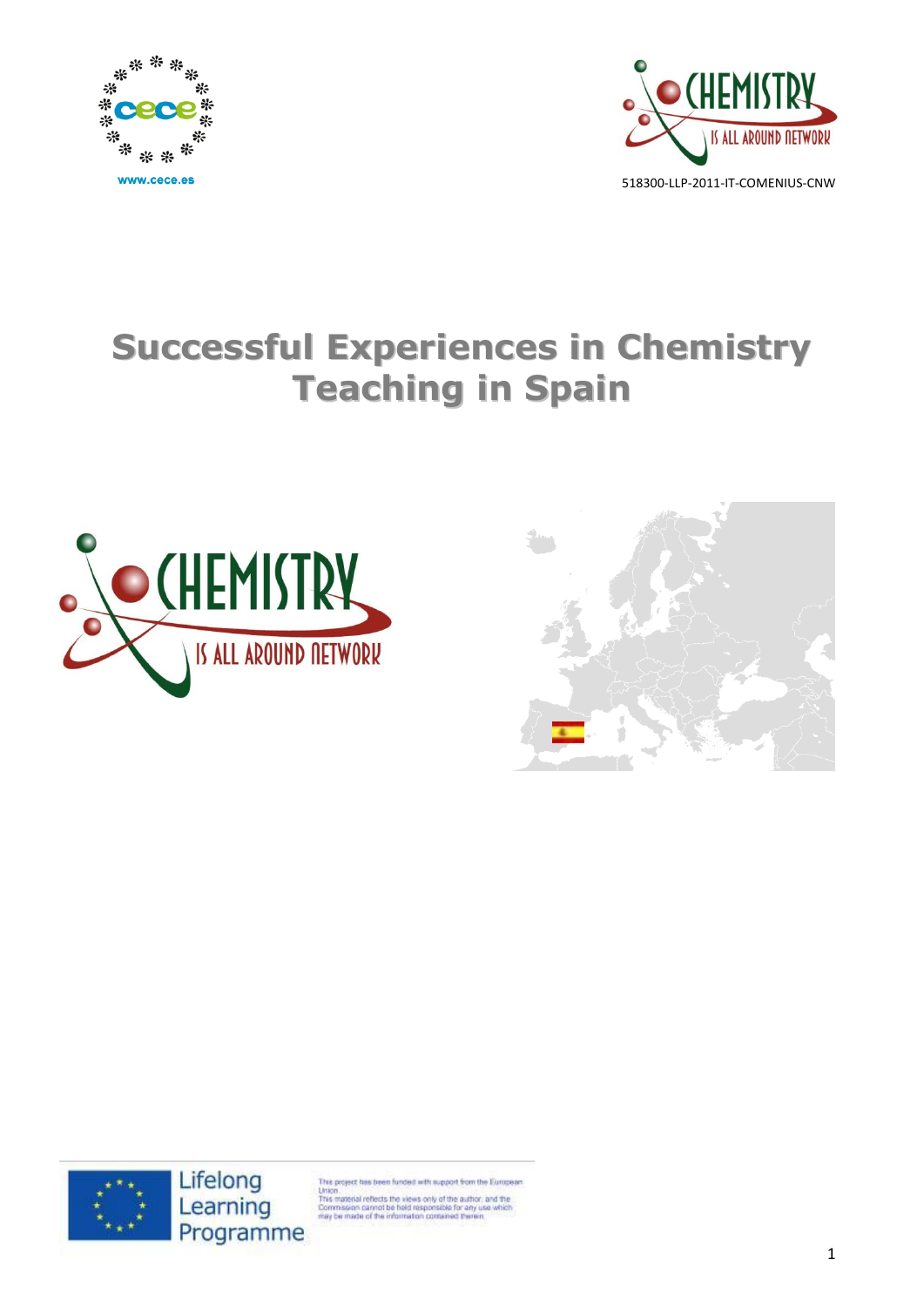



# **SUCCESSFUL EXPERIENCES IN CHEMISTRY TEACHING IN SPAIN**

#### **ANTONIO JESÚS TORRES, CRISTINA GAITÁN** CECE

**SPAIN** *[ajtorresgil@agustinosgranada.es](mailto:ajtorresgil@agustinosgranada.es) [departamento.europa@cece.es](mailto:departamento.europa@cece.es)*

### **Abstract**

*Despite the general consensus on the importance that science education is observed a decrease of interest of students in science studies. This has led to seek new methodological approaches to achieve greater motivation of our students, as well as a more effective education. This document is an overview of the most important publications on research into the science of Spanish-speaking education, through which we can see reflected the current state of research in the teaching of Sciences in our country. The following is a*  review of the minimum skills required of students in our educational system and how through the teaching of *chemistry can be achieved most of them. Finally, a brief review of the most relevant methodological guidelines in the teaching of chemistry and some resources found through the realization of the project "Chemistry is all around network".*

## **1. Introduction**

In our country, there are difficulties for teachers to applied their research in Didactics at the sciences' classroom [16]. Teachers have little time, classes generally have a strong preparatory character and few resources are available to implement new methodologies in the classroom as teaching by research. Nevertheless, good practices are often reflected in a large number of publications of Spanish-speaking. The magazines where you can find publications on experiments carried out with success in the science education are as follows:



#### **Teaching Sciences: Journal of research and educational experiences.**

El Institut de Ciències de l'Educació de la Universitat Autònoma de Barcelona and el Vicerectorat d'Investigació de la Universitat de València, they made possible the emergence of this magazine, which is a reference point for all the professionals of research in the teaching of mathematics and experimental sciences in Spain and Latin America since 1983. <http://ensciencias.uab.es/>

**Chemical education.**

This quarterly magazine published by the National Autonomous University of Mexico and six professional associations of chemistry of Mexico spreads to all countries of Spanish-speaking, research, and educational contributions in the field of chemistry [.http://www.educacionquimica.info/](http://www.educacionquimica.info/)





#### **Aula Magazine. Educational innovation**

Magazine in which innovations are reflected in the field of education at

all levels of education. It is published by editorial Grao since 1992.

<http://aula.grao.com/>



is project has been funded with support from the European Union<br>This material reflects the views only of the author, and the<br>Commission cannot be held responsible for any use which<br>may be made of the information contained therein.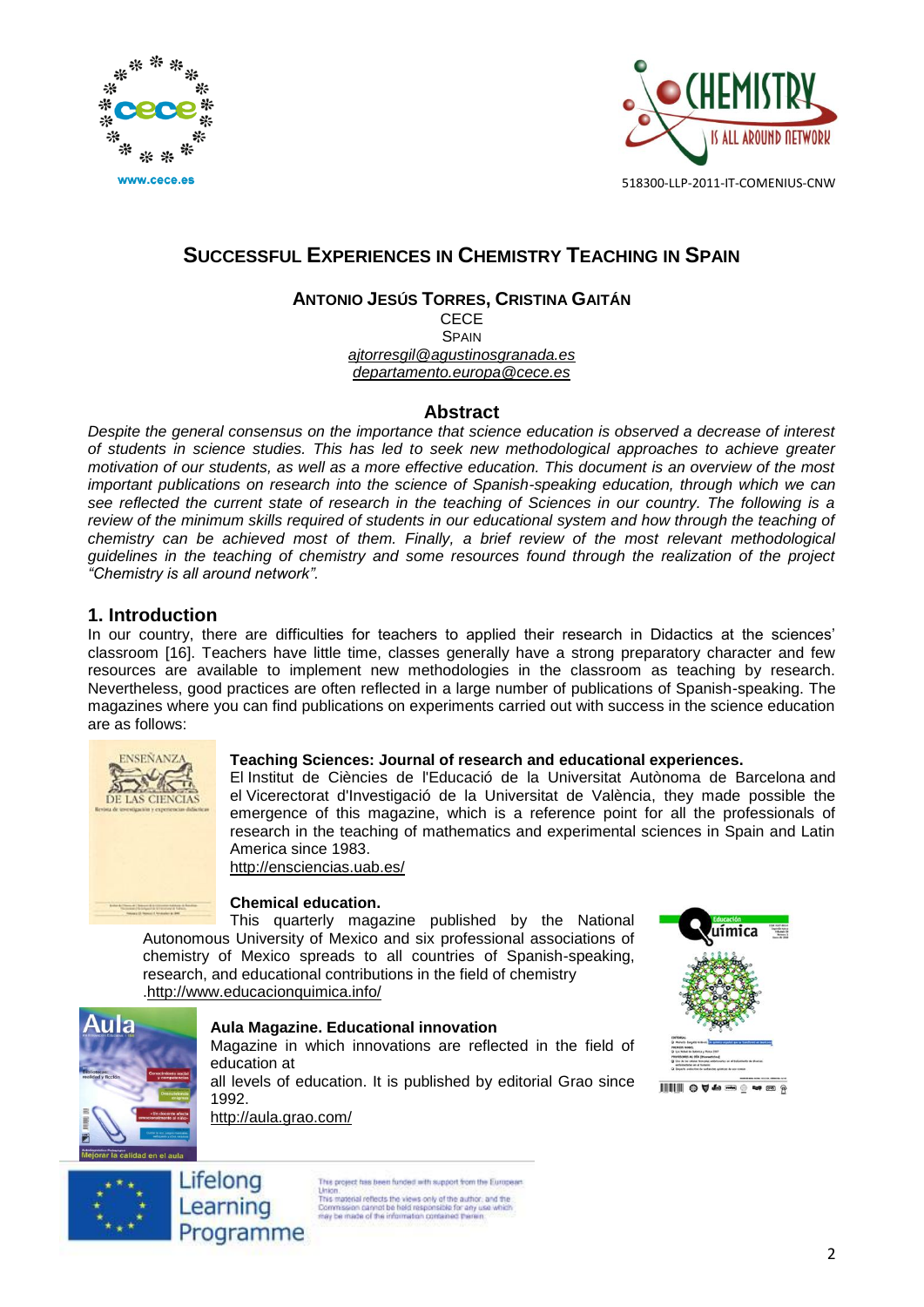



#### **Alambique Magazine. Didactics of experimental sciences.**

Journal on the science education which includes reflections, experiences, teaching resources and research conducted by teachers and specialists in Didactics of experimental sciences. One of the journals of reference, published by editorial Grao since 1994.

<http://alambique.grao.com/>

#### **Eureka Magazine, how to teach and disseminate sciences.**

This electronic journal of the University of Cádiz and the EUREKA Science Teachers Association, has been since 2004, contributing to the development of knowledge in the field of the teaching of science from a theoretical and applied perspective. Its two main orientations are: research and Foundation in teaching Sciences and educational improvement through a more stimulating and informed teaching. <http://reuredc.uca.es/index.php/tavira>

**E-Magazine about teaching Sciences**.

Quarterly scientific journal dedicated to the innovation and research on the teaching and learning of experimental sciences from different educational levels. In operation since 2003. <http://reec.uvigo.es/>

All items of educational research, educational experiences and evaluations of the same and proposals of new methodological

approaches can be found to apply in the classroom. Most of the authors are professors and researchers of recognised prestige in the teaching of Sciences both at the University level and at the level of secondary education and are the main source of resources and experiences related to the implementation in the classroom teaching of experimental sciences.

#### **2. Key Competences and their development in chemistry education**

Following the recommendations of the OECD and the European Union, has been extended in our educational system the concept of competence in accordance with the achievement by our students a wellrounded education. The concept of competence as capabilities, knowledge and attitudes that allow effective participation in the political, economic, social and cultural life of our society, leads to an idea of teaching based on real-life problems and which attends to the diversity of the student body. It is away from the traditional teaching learning and methodological strategies with a global focus. Within this framework, the educational system Spanish introduces eight core competencies aimed at forming a common European framework [20]:

- Competence in linguistic communication.
- Mathematical competence.
- Competence in knowledge and interaction with the physical world.
- Processing the information and digital competence.
- Social competence and civic.
- Cultural and artistic competition.
- Competence for learning to learn.
- Autonomy and personal initiative.



Lifelong Learning Programme

is project has been funded with support from the European Union<br>This material reflects the views only of the author, and the<br>Commission cannot be held responsible for any use which<br>may be made of the information contained therein.



| REEC                                                                                | FT-EST TRANSLIC ROOM                                                                                                                        | <b>EXVISTA BUSINESSES</b><br>Of recompanies on ush ClassClast<br><b>ANGLISTA PARK</b><br>At all strates                                                                                                                                                                                                                                                                                                                                                                                                                                                                                                                                                                                                                                                                                                                             |
|-------------------------------------------------------------------------------------|---------------------------------------------------------------------------------------------------------------------------------------------|-------------------------------------------------------------------------------------------------------------------------------------------------------------------------------------------------------------------------------------------------------------------------------------------------------------------------------------------------------------------------------------------------------------------------------------------------------------------------------------------------------------------------------------------------------------------------------------------------------------------------------------------------------------------------------------------------------------------------------------------------------------------------------------------------------------------------------------|
| 481<br>----<br>---------<br>Confederation.<br><b>STATISTICS</b><br><b>Antiquiar</b> | shi na kalikati.<br>FOR REAL CALCULATION COM-<br><b>Including Marshall</b><br><b>Himsell Vickel</b><br>without created?<br><b>LA MINIME</b> | れままれ<br>to here a listing as a drawing at the face of OHE is an organization of converse<br>a biasa da ta-se autósta a la inte-scor-a m-eclusione sono transfonda y el aprodute<br>the the calculate actual transitions are for official times and contents in them in a territorial security as<br>Toda at printers the weights, whether a sublimative as walker on comparison the transport in<br>in fait, plantification de seda manaria apricar la adhibit, è sua un alra forabbito politike actività-<br>All Print case entrance de anteriorismo participant d'or frances advances developé d'annoya ma<br>more income to the editors when beneficially an its enoughborn as her cancers is to control this to<br>profession a missingerous architectural de les carectés activitations.<br>draw percenta<br>Disano interested |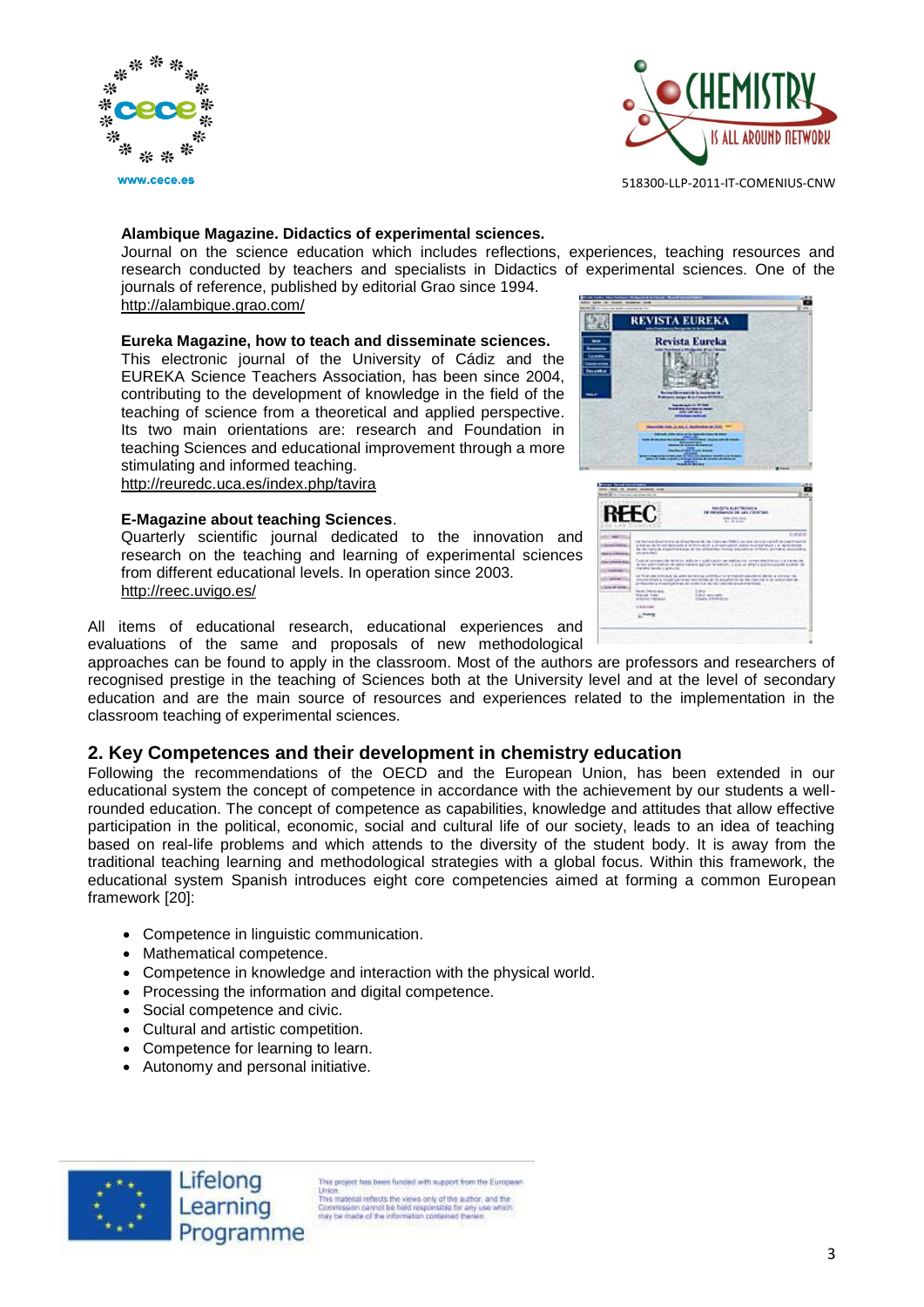

Fig. 1: Basic competences schedule (http://competenciasbasicas.webnode.es/)

The competence that is more developed in chemistry learning is knowledge competition and interaction with the physical world. This competence is defined in annex I to the Decree of minimum teachings of the ESO (RD 1631/2006) as:

*The ability to interact with the physical world, both in the natural aspects generated by human action, thereby allowing the understanding of events, predicting consequences and the activity aimed at the improvement and preservation of the conditions of life of their own, other people and the rest of living beings* [15].

In the LOE and the PISA report are specified within the scientific competence four kinds of capacities or dimensions:

- 1. Identification of scientific issues. This dimension includes the recognition of issues that can be investigated in a scientific way, the use of strategies or search and understanding of scientific information and the selection and recognition of the key research features, such as the formulation of hypotheses, design of experiments, the matching of data, etc.
- 2. Scientific explanation of phenomena. This dimension includes the understanding of basic principles and scientific concepts and their interrelationships, the description of phenomena through scientific explanatory models and the application of science to everyday life situations.
- 3. Use of scientific evidence. In this dimension is intended that students learn how to interpret data and scientific evidence, alleged reason its findings, communicate them properly and know reflect on the implications on human activity and the environment.
- 4. Attitudes towards science and scientific attitudes. This dimension tries to develop responsibility for oneself and the environment, decision making around local and global problems and consider the different perspectives that presents a problem.

However, the competence from interaction with the physical world is not the only one that its developed in the learning chemistry process [7].

- Understanding of basic principles and scientific concepts, the issuance of hypothesis, interpretation of data, drawing conclusions and discussion of results are clearly related competence in linguistic communication.
- The control variables and make necessary calculations in any scientific investigation develop mathematical competition and if performed with the help of the information and communication technologies, develop digital competence.
- Information search, your understanding and your selection strategies correspond both to digital competence and autonomy and personal initiative.
- The dimension of the scientific authority collecting the attitudes toward science and decision making, can be directly related social competence and civic, it includes aspects such as the



This project has been funded with support from the European Union<br>
This material reflects the views only of the author, and the<br>
This material reflects the views only of the author, and the<br>
florid responsible for any use which<br>
reay be made of the information contained therein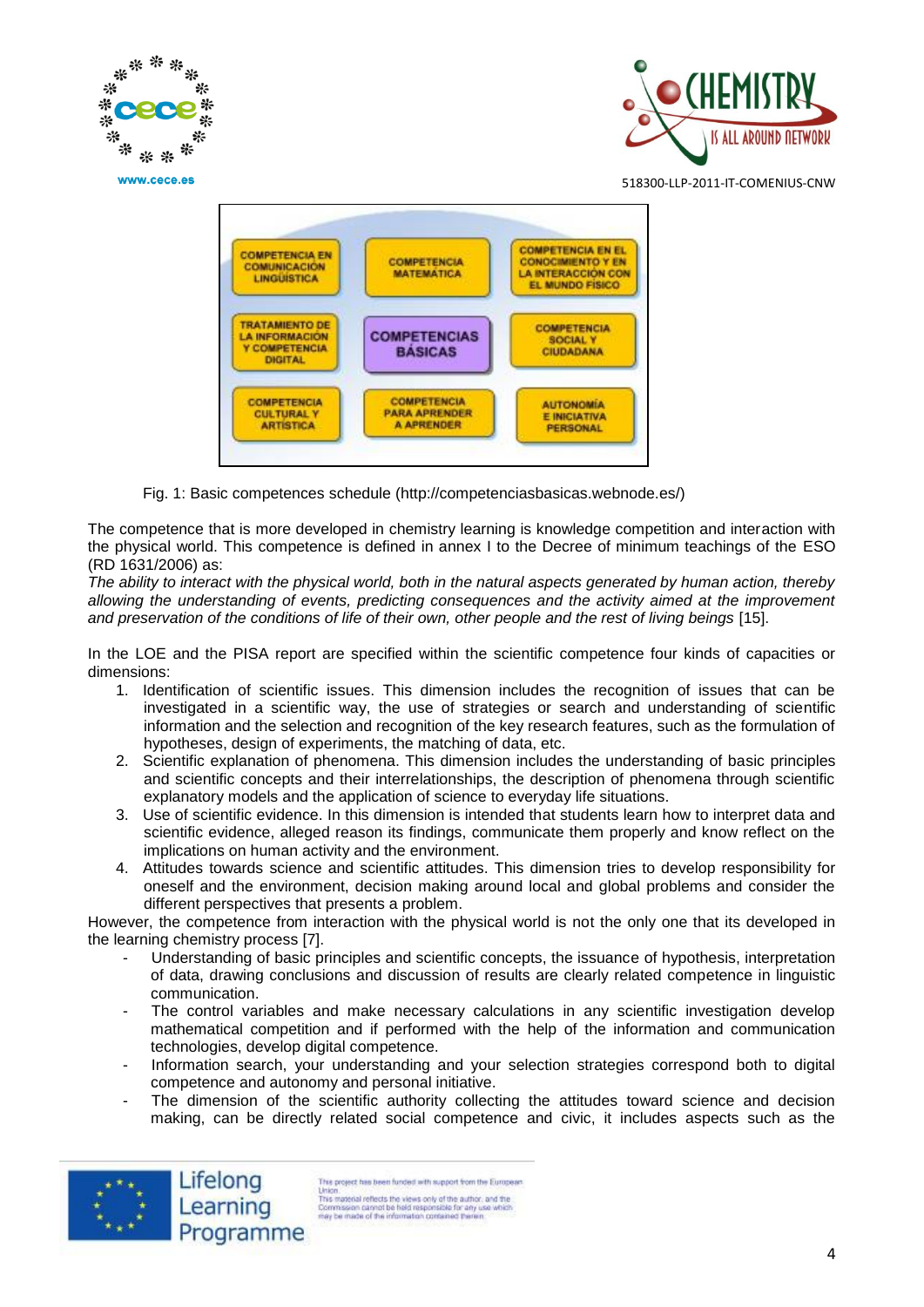





recognition of health and personal habits and the study of the relationships of science with society and the environment.

Finally, the issuance of hypothesis, interpretation of data, drawing conclusions and discussion of results and ultimately all learning by research and any application of the principles of the scientific method in the classroom to develop competition to learn how to learn.

## **3. Examples of successful experiences**

#### **3.1 Experience description**

Experiences on teaching of physics and chemistry carried out successfully in recent years in our country include the following methodological guidelines:

#### **Learning by research**

Given the recommendations made in the official studies of 6 European countries one methodological approach having more success in recent years is the teaching by research. This approach, related to constructivism argues that the conceptual changes must occur in the students by placing them in a context similar to the scientists. These investigations can be routed to solve both theoretical issues and practical problems, and always would be the phases of scientific research in their development: emission scenarios, planning, verification of hypotheses and evaluation of results [4].

However, this methodological approach differs from learning by discovery in which the teacher must be present as a guide of the process. To make learning effective you must have a guide to learning to overcome difficulties that are in the process [12].

While this type of learning can find obstacles in its implementation underway, has shown that students who work in the lab show a significant improvement in their scientific competences [2].

#### **Contextual Science**

There are two modes within the science through the context: one on the basis of the concepts explained the context and another from the context develops the concepts. The latter is traditionally called contextual science [5].

Contextual teaching is primarily based on the transfer of school knowledge to the real world. This is usually done through the everyday science, thus increasing the motivation of students. Some Spanish authors have studied everyday chemistry teaching [9]. Others have promoted outside the school laboratory experiments making use of materials that are around us [3],[10]. Thus, they desmitificado science and shown that chemistry is not as mysterious or science something that should be limited to the laboratory or scientists. .In parallel to the contextual teaching we find the CTS movement, which aims to train students as citizens so that they make informed decisions and to carry out actions responsible for reaching the critical thinking and intellectual independence. This movement claims the incorporation into the school curriculum of the cultural dimension of science in society, their relationships with the technological advances, the social, political and economic context and environment [1].

One of the applications carried out in Europe and applied in Spain since 1995 is the project "Salters advanced Chemistry". The objectives of this project, presenting the chemistry in a way that is contextualized to a level equivalent to our high school, include the following: show the methods used by science and the most important areas of research, emphasize the relationship of chemistry to our daily lives, and expand the range of learning activities that are used in the teaching of physics and chemistry, always with a rigorous treatment that provide sufficient basis to pursue future university studies [17].

#### **Cooperative work**

Cooperative work is considered an essential instrument for a constructivist orientation of the science learning and is an approach to learning with a long tradition among the movements of educational renewal. Cooperative work is based on the formation of heterogeneous groups, the positive interdependence between the members of the Group and individual responsibility that requires that the work of the group depends on the individual work of all its members [11]. In the field of science, this work is usually based on the study of problematic situations, issuance of hypothesis, test making and subsequent discussion of the results obtained. This approach to the work of the students allows you to approach the activity of students scientific



Lifelong Learning Programme

his project has been funded with support from the European Union<br>This material reflects the views only of the author, and the<br>Commission cannot be held responsible for any use which<br>may be made of the information contained therein.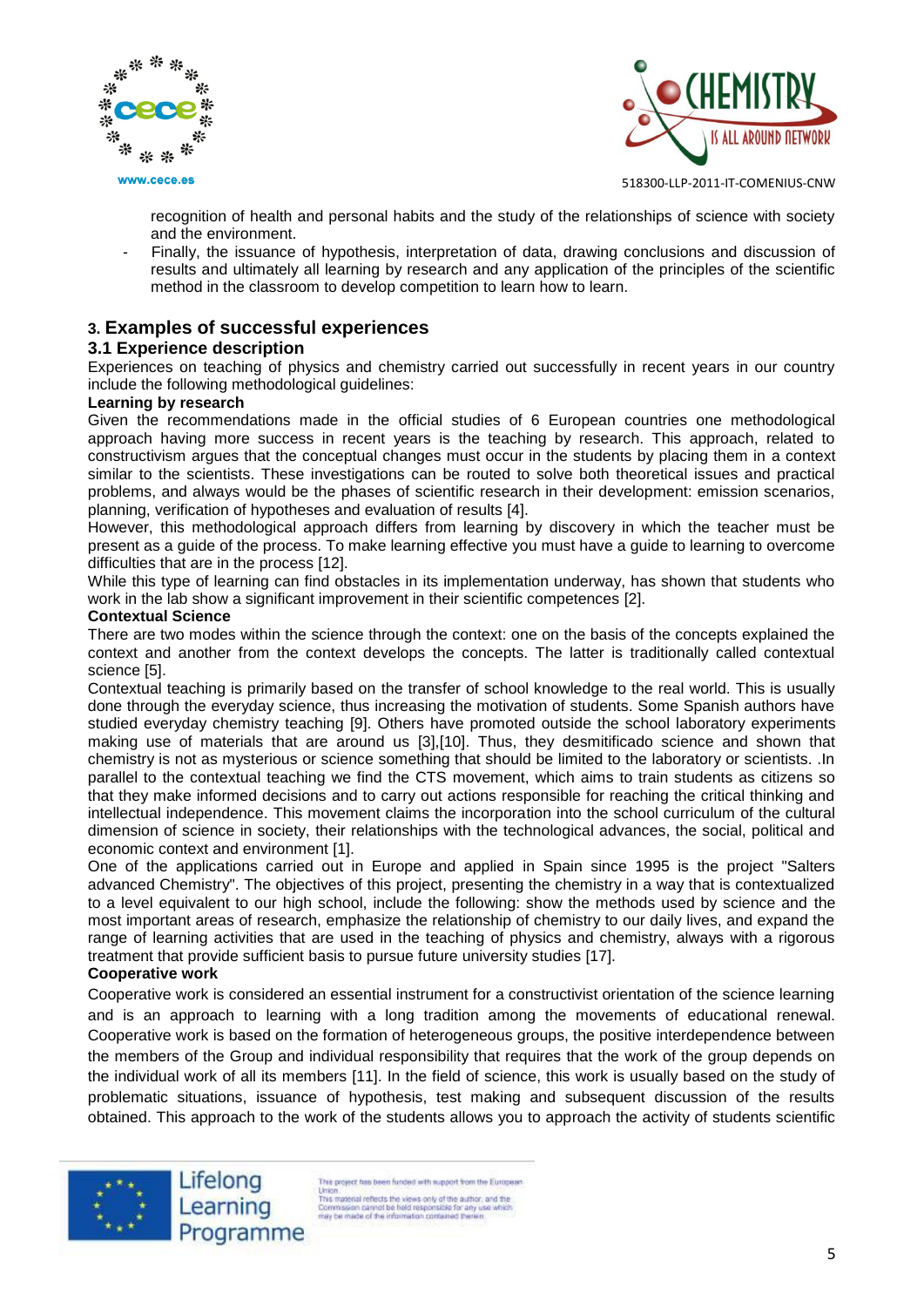



activity, achieve meaningful learning and enhance the interest of students in scientific culture [19]. Cooperative work also contributes to the self-regulation of learning and the improvement of communication skills [18]. However, to get a cooperative work that allows you to build the scientific knowledge a careful design of the work plan is needed. Teacher should assume its role determines the proper achievement of the objectives and the functioning of the group. Therefore, an adequate training of future teachers including the methodological basis of the cooperative learning in the contents of their initial training is required [13].

In recent years, this kind of methodologies found in ICT a new learning environment. On the one hand, the virtual classroom based on blabla as Moodle, facilitate the availability of information in different media and the collaborative work of the students, who are actively involved in the construction of their knowledge [8]. On the other hand, the increasingly more common deployment in the classrooms of social networks is becoming a new opportunity for learning that is both known and familiar to them. Projects at the college level as the "University 2.0 GNOSS" offer the possibility of applying methodologies of collaborative learning, the generation of knowledge sharing and the application of active methods of teaching and learning as the participation of the students in the preparation of the contents and evaluation of resources contributed by the rest of the companions [14].

# **4. The impact of the project on successful experiences**

#### **4.1 Workshop**

The workshop on Teacher training under the Chemistry is all around Network Project was held on (the 1st of april, 2014) 01.04.2014 in Santo Tomás de Villanueva School in Granada. Twelve people, among them teachers (9) from various school levels and experts (3) were present.

During the meeting, participants were asked to discuss the following topics:

- Teachers' and experts' personal successful experiences
- Analysis of international papers and publications on successful experiences and good practices
- Analysis of testing of teaching resources made by partners (uploaded on the project portal)
- Discussion on teaching resources tested at national level (if already done)
- Planning of future/possible testing.

They came to a variety of conclusions:

#### **4.1.1. Teachers' and experts' personal successful experiences**

During the meeting university teachers and secondary teachers showed us educational experiences that have helped to improve students' motivation and meaningful learning. Some of these experiences were: cooperative learning based methodologies, laboratory experiences, organization and participation in science fairs, and the use of ICT resources in the classroom. The use of ICT resources in some schools has been in using electronic devices like digital tablets. These devices make digital textbooks and educational multimedia applications directly accessible to students. We looked at applications like 3D "Molecules Edit&Drill", designed to enable students to build, construct, modify and examine molecules in 3D. This application fosters learning experiences about chemical structures and isomers, and the students used it to create a databank of molecules.

Some teachers have been using social networks like Twitter as an instrument for motivating their students. Pupils and teachers have been publishing photos of their educational activities and laboratory experiences, as well as links to webs and videos about chemistry. Also, there is a facebook site about the project "Chemistry is all around network in Spain" that lets us share information among teachers about successful experiences and educational resources.

Some teachers are beginning to experiment a new teaching model named "the flipped classroom" that inverts traditional teaching methods, delivering instruction online outside of class and moving "homework" into the classroom. In this model, students watch lectures at home at their own pace, communicating with peers and teachers via online discussions and concept engagement takes place in the classroom with the help of the teacher. The traditional role of the teacher changes and the teacher turns into



Lifelong Learning Programme

his project has been funded with support from the European Union<br>This material reflects the views only of the author, and the<br>Commission cannot be held responsible for any use which<br>may be made of the information contained therein.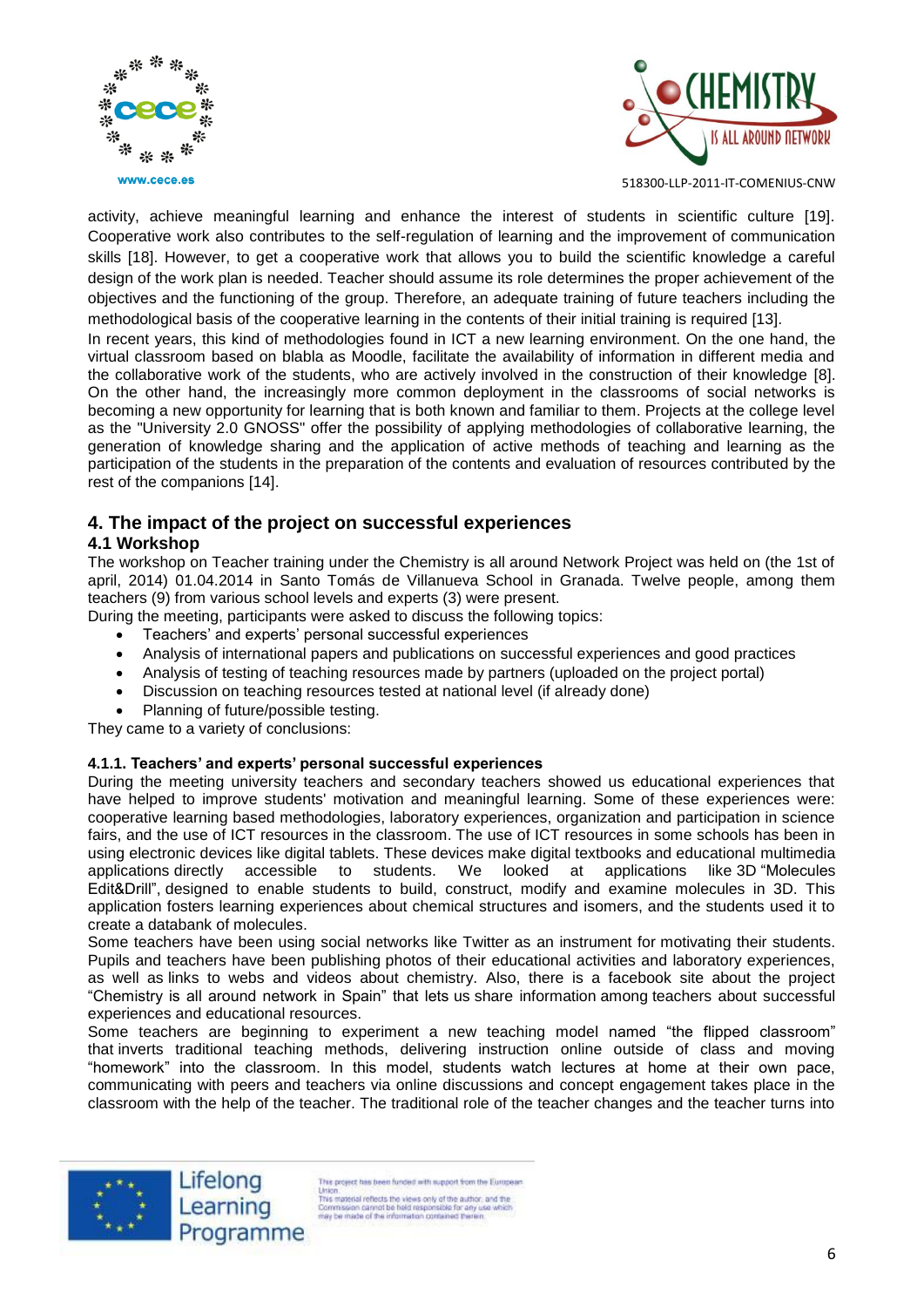



a guide of students learning. Some examples of brief explanations that have been used within this approach can be found in some videoblogs like "Veritasium", "Minute Physics" and "Minute Earth".

Teaching of inorganic chemical nomenclature was one of the main topics of discussion during the meeting. One of the experts, Manuel Fernández, whose research is about Science Education, has recently written a paper about the teaching of inorganic chemical nomenclature. This expert supports a reduction of learning contents, teaching only familiar and everyday compounds to avoid pupils' demotivation and overall rejection of chemical contents. Teachers felt that it was an interesting paper and suggested including it in the publications section of the project portal.

#### **4.1.2. Analysis of international papers and publications on successful experiences and good practices**

Most of the papers and publications commented on by teachers and experts were those that were written in Spanish. These publications dealt with use of ICT resources in the classroom and educational approaches based on a constructivist interpretation of teaching and learning: contextual science, STS contents, inquiry and argumentation in the classroom, experiments about everyday chemistry and recreational chemistry, cooperative learning, etc.

All the teachers and experts agreed on the importance of ICT resources. We can find ICT resources in virtual labs in applications about visualization of molecules and videos about chemistry lectures. There was unanimity on the need for laboratory experiences, but they are not effective under all circumstances, because it is necessary to prepare such experiences by giving the students a conceptual basis that link to science laboratory instruction.

University and secondary teachers agreed that a methodological change must be accompanied by a lower teacher-student ratio, given that nowadays all of them have too many students and they can´t apply nontraditional teaching approaches. Furthermore, the university admission tests are designed with a traditional approach that does not promote new teaching methodologies.

#### **4.1.3. Analysis of testing of teaching resources**

Some teaching resources in the Chemistry is all Around Network portal have been used by some teachers and some group of students. Three of the most useful resources suggested are:

- FQ-Experimentos (FQ-experiments), by Fernando Díaz Escalera.
- This resource proposes activities about problem based learning and propose simple experiments that pupils can watch in video-records.This resource has been used to support physics and chemistry learning in 4º course of compulsory secondary education, with very satisfactory results. The use of this resource in particular improved student motivation.
- Iniciación interactiva a la materia (interactive incitation to matter), by Mariano Gaite Cuesta. This resource has been applied in 1º course of baccalaureate during the didactic unit about atomic models and elemental particles. Its application in the classroom has been developed with the use of digital tablets and the students evaluation has been positive.
- Tabla periódica de los elementos (periodic table of elements), by Benito Navarro. This resource has been applied in some schools by a cooperative learning activity which consisted in building a giant periodic table during the science fair in the shool. It is a resource that has been valued positively by teachers and students. This website shows us several ways to classify chemical elements depending on different criteria.

We have planned the future evaluation of portal resources in several schools. This evaluation is still pending and it will be organized in the near future, and the schools involved will communicate with each other by email.



Lifelong Learning Programme

his project has been funded with support from the European Union<br>This material reflects the views only of the author, and the<br>Commission cannot be held responsible for any use which<br>may be made of the information contained therein.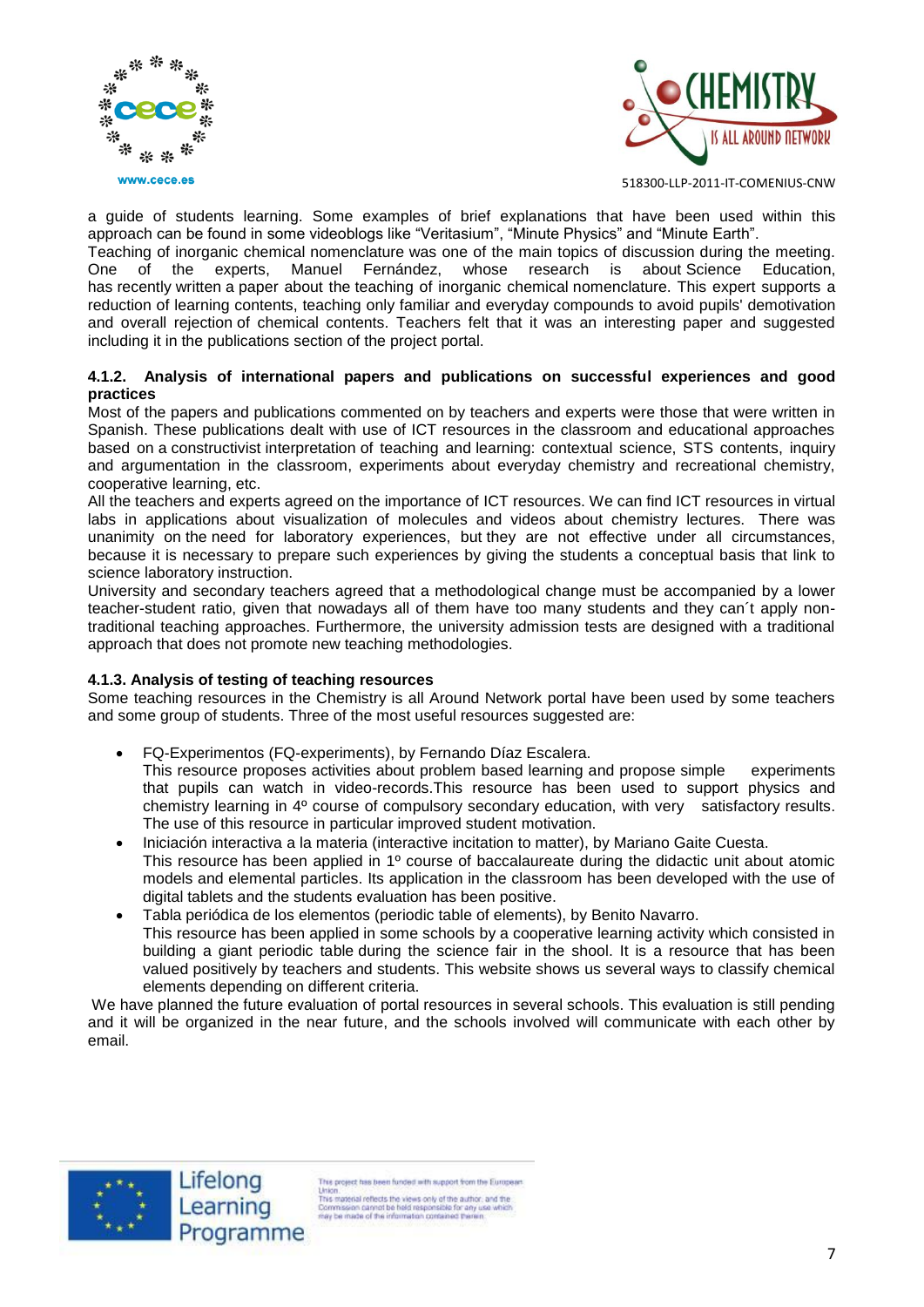



#### **4.2 Testing of ICTs 4.2.1. Teaching resource 1 Iniciación Interactiva a la Materia**

(Interactive Introduction to the Matter)

[http://concurso.cnice.mec.es/cnice2005/93\\_iniciacion\\_interactiva\\_materia/curso/](http://concurso.cnice.mec.es/cnice2005/93_iniciacion_interactiva_materia/curso/)

Tested by Antonio Jesús Torres Gil (Teacher). Colegio Santo Tomás de Villanueva. Granada.

Asessment made with 30 students from 1º Bachillerato (16-17 of age) in the subject Physics and Chemistry. The Topics related to the resource are:

- Behavior of matter.
- Atomic Models: Thomson, Rutherford, Bohr.

Atomic an nuclear structure.

Main learning objectives:

- To have the student appreciate, learn and understand chemistry's basic concepts through computer models.
- Develop a historical perspective of science.

Our methodology was this:

Our students studied the didactic unit "the atom", using the resources in this web. They worked interactive exercises that appear in the website. The students used their Ipads during the learning sessions. The activity was very well received by the students, who very positively evaluated their work in this unit.

Conclusions:

- This resource enhances motivation of students.
- This resource enhances scientific competences of students.
- It complements textbook contents.

# **4.2.2. Teaching resource 2**

## **Periodic table of elements.**

#### **<http://www.xtec.cat/~bnavarr1/Tabla/castellano/indice.htm>**

Tested by Lorenza Madrid Villar (Teacher). Colegio Cristo de la Yedra. Granada.

Asessment made with 24 students from 4º ESO (15-16 of age) in the subject Physics and Chemistry.

The Topics related to the resource are:

- Periodic table of the elements.
- Classification and properties of the elements.
- History of Chemistry

Main learning objectives were:

- Develop and facilitate ICT-based learning activities in the context of teaching chemistry.
- Develop an appreciation of how science has contributed to the historical and cultural development of our society.

The methodology was this:

Work in classroom by preparing a list of home experiments and distributing them to students. They have to do a report of their experiment with an explanation, comments, difficulty, etc. This resource was applied in the development of a science fair during a year by working in science projects. Conclusions:

- This resource was very well received by the students, who very positively evaluated their work in this unit.
- The resource helped students in their experimental work for their science fair.
- This resource enhances motivation of students.
- This resource enhances scientific competences of students.
- This resource showed the work of scientist to students.
- This is a good resource in contextual an everyday science.



Lifelong Learning Programme

This project has been funded with support from the European Union.<br>This material reflects the views only of the author, and the<br>Commission cannot be hild responsible for any use which<br>may be made of the information contained therein<br>may be made of the information contained therein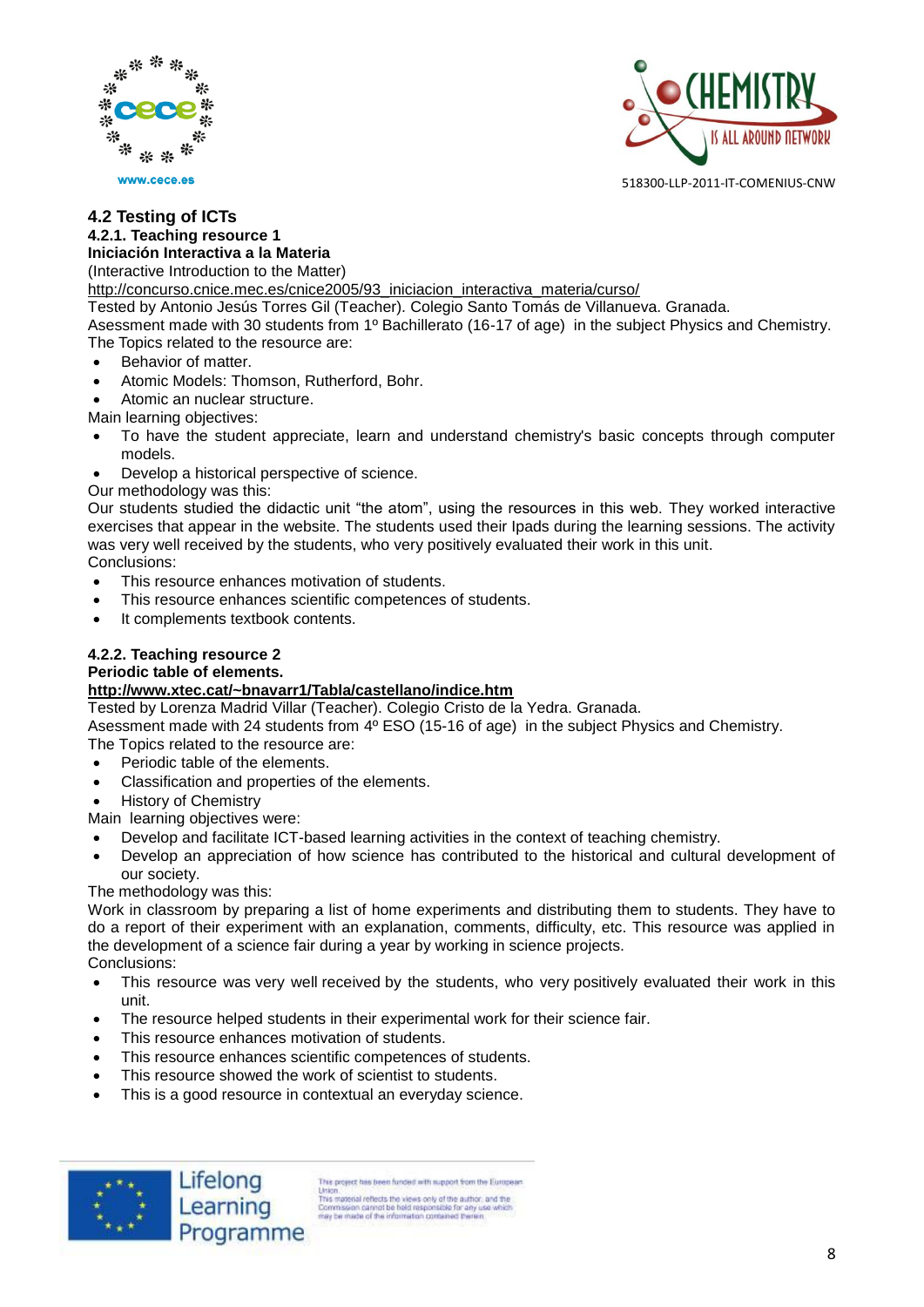



# **5. Conclusions**

Despite the difficulties encountered to involve faculty in the teaching of sciences research, a good number of teachers seeking new methodological approaches and ways of teaching to increase students motivation and meaningful learning of physics and chemistry, which is reflected in numerous publications related to educational research. methodological approaches based on context science, learning by research and collaborative learning have shown some clues about the way forward in the methodological change that is needed in Europe to overcome the current crisis in the teaching of science. on the other hand, to provide teachers a source of resources such as available on the website of "chemistry is all around network" promotes good practice in the teaching of chemistry as they show some of the assessments to the resources available in the network. it is the appropriate combination of approaches cited along with the proper use of the resources of education through ICT where probably find the way to achieve the conceptual change from the constructivist view of teaching, a positive attitude of the students towards science and a proper scientific literacy of our future citizens.

# **6. Bibliography and references**

- [1] Acevedo, P. y Acevedo, J.A (2002). Proyectos y materiales curriculares para la educación CTS: enfoques, estructuras, contenidos y ejemplos. Bordón. Revista de pedagogía, 54(1), 5-18.
- [2] Brickman, P. Gormally, C. Armstrong, N. y Hallar, B. (2009) Effects of Inquiry-based Learning on Students´ Science Literacy Skills and Confidence. *International Journal for the Scholarship of Teaching and Learning*, 3(2), 1-22.
- [3] Bueno, E. (2004). Aprendiendo química en casa. *Revista Eureka sobre Enseñanza y Divulgación de las Ciencias* (2004), 1, pp. 45-51.
- [4] Caamaño, A. (2012). La investigación escolar es la actividad que mejor integra el aprendizaje de los diferentes procedimientos científicos. En Pedrinaci, E. (coord.), Caamaño, A., Cañal, P. De Pro*, A. 11 ideas clave: El desarrollo de la competencia científica.* Barcelona: Grao.
- [5] Caamaño, A. (2011). Enseñar Química mediante la contextualización, la indagación y la modelización. *Alambique. Didáctica de las Ciencias Experimentales*, 69, 21-34.
- [6] Eurydice , Agencia Ejecutiva en el Ámbito Educativo, Audiovisual y Cultural. (2011). La enseñanza de las ciencias en Europa: políticas nacionales, prácticas e investigación. España: Ministerio de Educación, Cultura y Deporte. Centro Nacional de Innovación e Investigación Educativa. En red: <http://eacea.ec.europa.eu/educacion/eurydice>
- [7] Gutierrez, M.S., Martín-Díaz, M.J., Gómez, M.A. (2011). El desarrollo de las competencias básicas desde la química. *Aula de innovación educativa*, 207, 10-16.
- [8] Hernández, J.A. (2013) "El aula virtual de química: utilización de recursos digitales en las clases de química de bachillerato". *Alambique. Didáctica de las Ciencias Experimentales*, 74 pp 92-99.
- [9] Jiménez-Liso, M., & De Manuel, E. (2009). La Química cotidiana, una oportunidad para el desarrollo profesional del profesorado. *Revista electrónica de de las Ciencias Enseñanza roč*, *8*, 878-900.
- [10] Jiménez-Liso, R. López-Gay (2010). Química y cocina: del contexto a la construcción de modelos. *Alambique. Didáctica de las Ciencias Experimentales*, (65), 33-44.
- [11] Jonhson, D., Jonhson, J., Holubec, E. (1999). *El aprendizaje cooperativo en el aula.* Madrid: Paidós.
- [12]Klahr, D. y Nigam, M. (2004). The equivalence of Learning Paths in Early Science Instruction: Effects of Direct Instruction and Discovery Learning. *Psychological Science,* 15 (10), 661-667.
- [13] León, B. y otros (2011): «El aprendizaje cooperativo en la formación inicial del profesorado de educación secundaria». *Revista de Educación*, núm. 354, pp. 715-729.
- [14] Martínez, R., Corzana, F., Millán, J. (2013) Experimentando con las redes sociales en la enseñanza universitaria en ciencias. *Revista Eureka sobre Enseñanza y Divulgación de las Ciencias* 10(3), pp 394- 405.
- [15] Ministerio de Educación y Ciencia (2007). Real Decreto 1631/2006 por el que se establecen las enseñanzas mínimas correspondientes a la Educación Secundaria Obligatoria. B.O.E., 5, 05-01-2007. Madrid: M.E.C.



Lifelong

Programme

This project has been funded with support from the European Union<br>This material reflects the views only of the author, and the<br>Commission cannot be hild responsible for any use which<br>may be made of the information contained therein